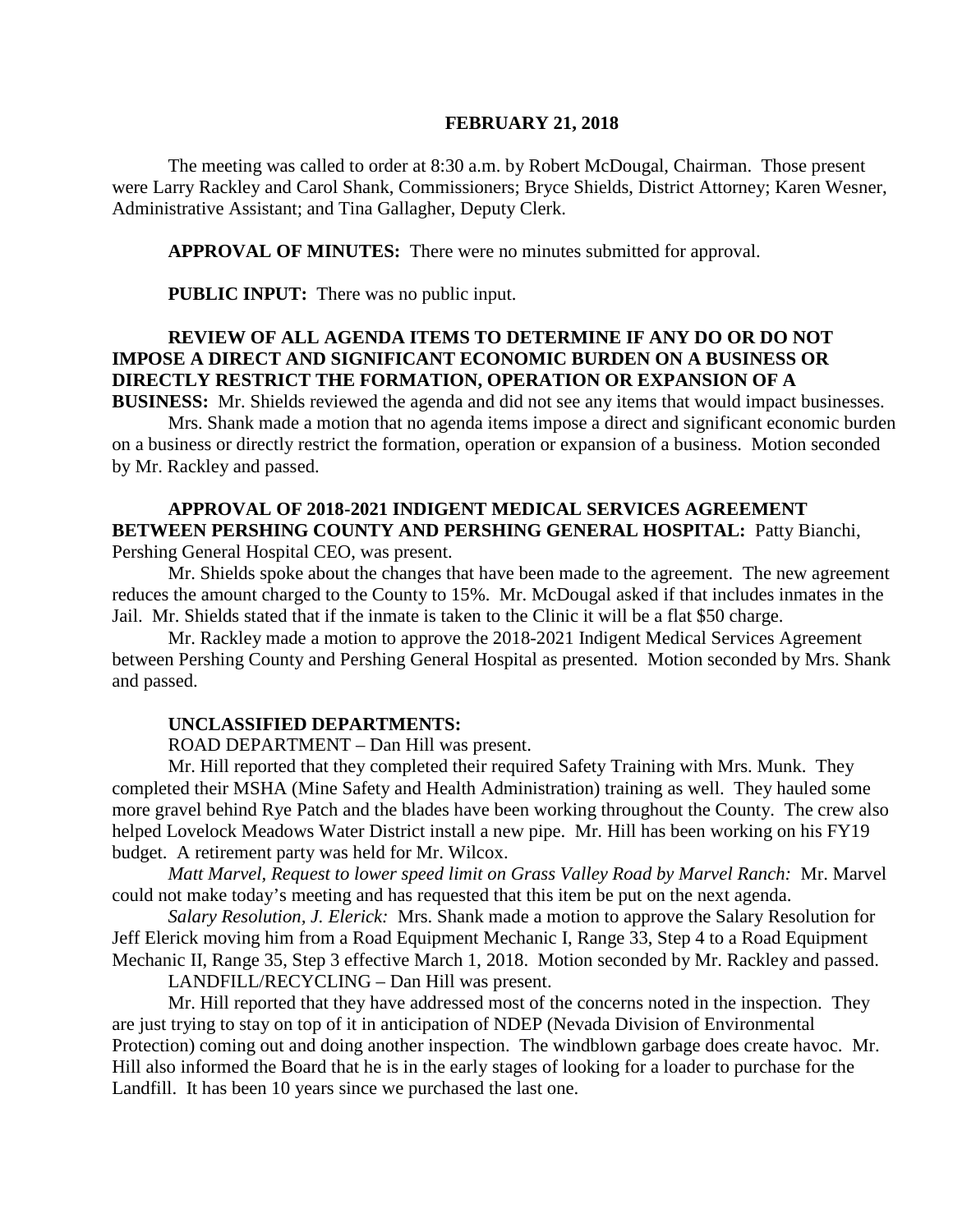BUILDING & GROUNDS – John Handka was present.

Mr. Handka reported that the work has been completed in the Justice Court. The District Attorney's Office will be next. This past weekend was the Lover's Aloft event at McDougal Field. Everything seemed to go really well.

Mr. Handka stated that the Imlay Community Center continues to be used and no one with the County is being notified. Mrs. Shank spoke to a woman and there are five families that are using the Center on Tuesdays and Thursdays from 9-11 a.m. for preschool activities. Mrs. Shank has asked Mr. Shields to look into what is legally required in terms of liability. Mr. Handka also stated that there are some maintenance issues at the Center that need to be addressed as well.

Mr. Handka and Mr. Medeiros also helped Commissioner Rackley at the Recycling Center with some clean-up.

Mr. McDougal stated that he wanted Mr. Handka to be aware that the Recreation Board is looking into replacing the restrooms at the ball fields. Mr. Handka stated that he would like to talk to the Recreation Board about installing some cameras as well.

Mr. Rackley stated that he spoke with Mrs. McKinney in regards to installing cameras at the Senior Center. She is fine with the cameras being installed, but doesn't want them to have remote access capability. Mr. Handka stated that when you are in a public building there is no expectation of privacy. He just wants to make sure the building is safe.

GRASS VALLEY FIRE DEPARTMENT – Sean Burke was present.

Mr. Burke reported that they have had approximately 10 medical calls to date, including a couple fatalities. Mr. Burke stated that they are starting their annual truck maintenance cycle to get ready for wildland fire season. They are expecting a significant season with the dry winter and fuels load left over from last year. The Burn Ban will probably be implemented earlier than usual this year.

Mr. Burke stated that their budget seems to be right on track. They did have some additional expenses with the brush truck, but feel they can make up for those expenses in other areas. He has submitted his proposed budget for FY19.

Mr. Burke also wanted to thank Chief Wilcox of the Lovelock Department for representing them at the LEPC (Local Emergency Planning Committee) meeting. The Grass Valley Department was included in the funding request in the LEPC grant.

SAFETY – Mrs. Shank reported that they did have a Safety Committee meeting last Friday. They have scheduled safety inspections and the Courthouse is next on the list. The Airport was inspected and there were only a few items noted.

IT DEPARTMENT – Justin Abbott was present.

Mr. Abbott reported that he has had a busy week with the Justice Court and trouble tickets. The IT Policy and the RFP (Request for Proposals) for the phone system are still with the District Attorney for review. The Tyler servers for the Eagle and Incode programs have been installed and are ready for Tyler to move forward. Mr. Abbott has completed the content editing training and administration training for the new website and has begun reviewing content with the various departments. The goal for launch is March  $20^{th}$ . Mr. Abbott is also working on the Technology Plan. He is working on setting up meetings with each department to get an idea of their day to day processes. The Sheriff has asked Mr. Abbott to look into some new equipment for his department.

LOVELOCK FIRE/ PERSHING COUNTY AMBULANCE – Chief Wilcox was present.

Chief Wilcox stated that they completed the Fire Inspection for the gas station at Rye Patch. They do have another one that is needed. Chief Wilcox did meet with Mr. Shields to discuss a policy for the Fire Inspections, but nothing has been finalized. Mr. Shields would like to meet with the City Council and their legal counsel to discuss this as well since we share a fire department.

Mike Heidemann also spoke about the various grants that are available for fire and safety. A lot of these grants can be found on the FEMA (Federal Emergency Management Agency) website.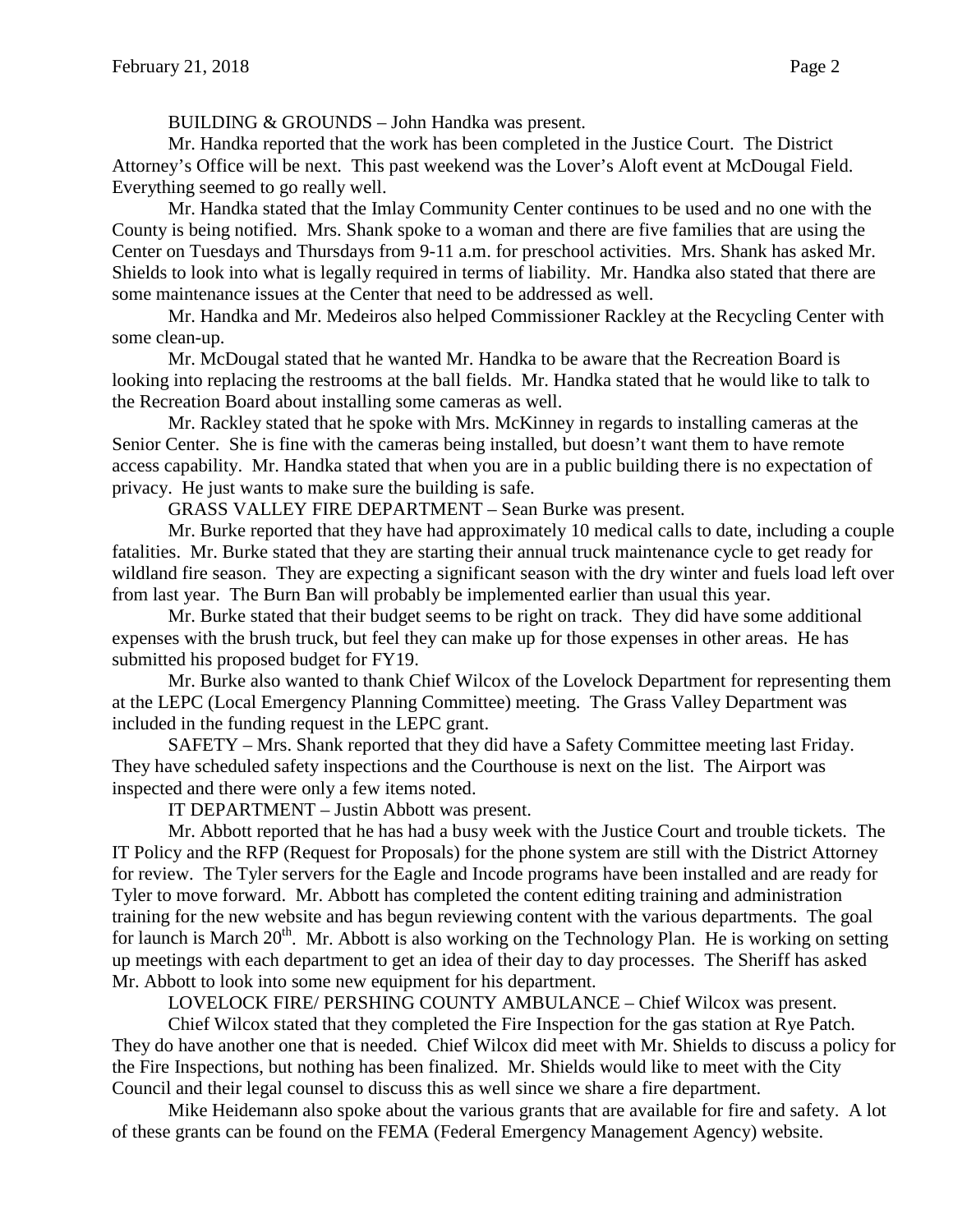Mrs. Shank asked Chief Wilcox what his feelings were regarding the possibility of combining the City's and the County's budgets for the Department. Chief Wilcox thought that would be a good idea and might make things easier to manage.

PERSHING COUNTY ECONOMIC DEVELOPMENT – Heidi Lusby-Angvick was present.

*Potential infrastructure projects list for Pershing County:* Mr. McDougal stated that the purpose today is not necessarily to spend a lot of time on the list, but to make sure that everyone has some input. Mrs. Lusby-Angvick gave a list of things she thought would go on the list. Mrs. Wesner will combine Mrs. Lusby-Angvick's list and Mrs. Shank's suggestions for the Board to further review.

## **ELECTED DEPARTMENTS:**

LACEY DONALDSON, CLERK-TREASURER – Mrs. Donaldson is attending training for the new voting equipment. Mrs. Gallagher stated that she had nothing to report.

*Approval of corrections/changes to the Tax Roll:* There were no corrections or changes submitted.

RENE CHILDS, RECORDER-AUDITOR - Mrs. Childs asked if the Board could look at their calendars and set a date for the Public Hearing to approve the Tax Rates. Mrs. Childs stated that it has to be done between May  $21<sup>st</sup>$  and May  $31<sup>st</sup>$ . Mr. McDougal stated that he is not available during that time period. Mr. Rackley and Mrs. Shank decided on May  $21<sup>st</sup>$  at 8:30 a.m.

LAURI CERINI-JONES, ASSESSOR – Mrs. Cerini-Jones stated that the Board of Equalization Hearing was yesterday and there were no appellants. Four appeal packets were given out, but only two were returned. Mrs. Cerini-Jones stated that she was able to resolve both of those appeals in house.

The Assessor's vehicle is out of the shop and they are starting the appraisal work on new construction.

**UPDATE ON PROGRESS OF SITE LOCATION, DESIGN, FUNDING, AMENITIES AND CONSTRUCTION OF POTENTIAL LAW ENFORCEMENT CENTER:** Mr. Rackley stated that he didn't have anything new to report at this time.

**PROCLAMATIONS AND AWARDS:** There were no Proclamations or Awards considered.

**DERBY FIELD AIRPORT:** APPROVAL FOR COMMISSIONER LARRY RACKLEY TO ATTEND ANNUAL AIRPORT CONFERENCE IN MINDEN, NV ON MARCH 27-29, 2018 – Mr. Rackley stated that he attended this conference last year and it is a very beneficial conference as you meet one on one with the FAA (Federal Aviation Administration). It was noted that the hotel room rate is within the approved parameters. The Board did not feel a motion was necessary.

**BOARD APPOINTMENTS/RESIGNATIONS/VACANCIES:** There were no letters submitted for any of the boards.

**GRASS VALLEY ADVISORY BOARD:** Sean Burke and Paul Schlehr were present.

Mr. Schlehr had a question in regards to the request to lower the speed limit on a portion of Grass Valley Road. He asked if the Sheriff's speed monitoring trailer had a camera system. It does not. Mr. Schlehr stated that the current speed limit is only 45 mph and wanted to know the reasoning behind lowering it. The Board stated that Mr. Marvel isn't present today and an item will be put on the next agenda to discuss this.

Mr. Burke stated that their next meeting will be on Monday, February  $26<sup>th</sup>$ . The Code Enforcement Officer has been invited. Mr. Burke also stated that they have scheduled their Town Hall Meeting for March  $24<sup>th</sup>$  at 10:00 a.m. Mr. McDougal regrets that he will not be able to attend the Town Hall as he has another obligation.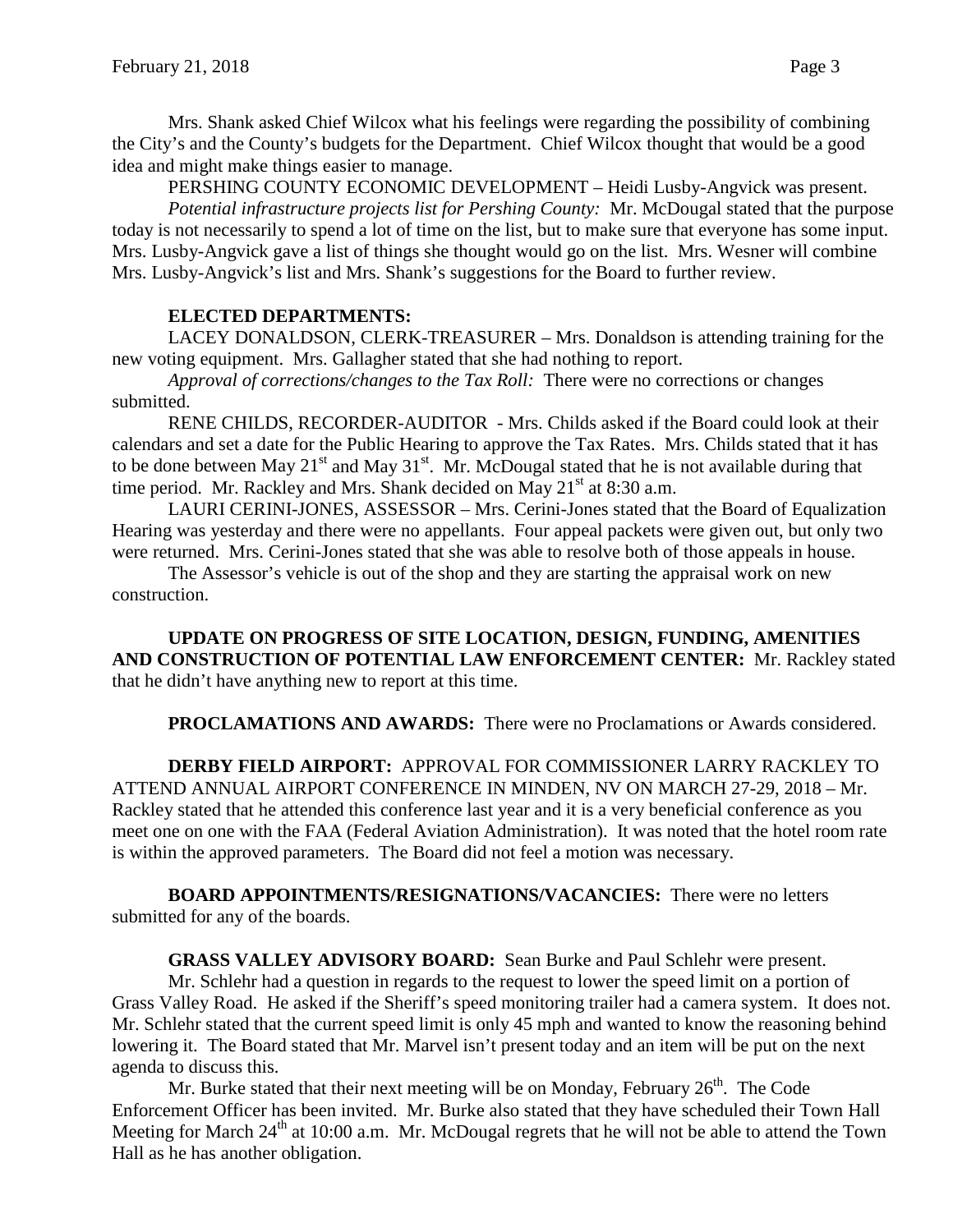Mr. Burke stated that the Transfer Site has been a lot better. He asked if there had been any more discussion about creating a burn area. Mr. Rackley stated that he has spoken to Dan Hill about it and he is looking into it.

Mr. Burke also spoke about some water leaks in the roof at the Grass Valley Community Center.

**APPROVAL OF A RESOLUTION TO NAME THE GRASS VALLEY COMMUNITY CENTER IN MEMORY OF ANNETTE STRIPE:** Mrs. Shank made a motion to adopt Resolution #18-0201 designating the Grass Valley Community Center as the "Annette Stripe Grass Valley Community Center". Motion seconded by Mr. Rackley and passed anonymously.

**CORRESPONDENCE:** There was no additional correspondence.

**APPROVAL TO LEVY AN ANNUAL SPECIAL ASSESSMENT ON ALL TAXABLE PROPERTY WITHIN THE CONFINES OF THE LOVELOCK VALLEY GROUNDWATER BASIN FOR FISCAL YEAR JULY 1, 2018 TO JUNE 30, 2019 IN THE AMOUNT OF \$7,267.90 AND APPROVAL TO LEVY AN ANNUAL ASSESSMENT ON ALL TAXABLE PROPERTY WITHIN THE CONFINES OF THE HUALAPAI FLAT GROUNDWATER BASIN FOR THE FISCAL YEAR JULY 1, 2018 TO JUNE 30, 2019 IN THE AMOUNT OF \$749.34:** Mrs. Shank made a motion to approve the annual special assessments within the Lovelock Valley Groundwater Basin and the Hualapai Flat Groundwater Basin for the Fiscal Year July 1, 2018 to June 30, 2019 as presented. Motion seconded by Mr. Rackley and passed.

**UNIONVILLE CEMETERY:** REVIEW OF BIDS SUBMITTED AND APPOINTMENT OF APPRAISER TO PERFORM APPRAISAL FOR THE UNIONVILLE CEMETERY R&PP SALE – An email was received from Kaye Cuba, Review Appraisal – Public Lands Division, with the names of three appraisers as follows:

Lee Smith  $$6,950$  and a 45 day lead time Matt Lubawy \$4,500 and a 60 day lead time Brad Knipe \$14,500 and a 90 day lead time

Ms. Cuba is recommending Lee Smith since he is located in the general area, but is leaving it to the Board's discretion.

Mr. McDougal asked if it would be an issue with the time frame if we had to wait 60 days as opposed to 45. Mrs. Shank didn't think so.

Mr. Rackley stated that he thought the BLM was going to give this property to the County. Mrs. Shank stated that it is a part of the Land's Bill; however, the property still has to be appraised. If the Land's Bill doesn't pass, the County will have to purchase the property.

Mr. Rackley made a motion to select Matt Lubawy to perform the appraisal for the Unionville Cemetery R&PP Sale at a cost of \$4,500.00 and a 60 day lead time. Motion seconded by Mrs. Shank and passed.

**DISCUSSION TO CONSIDER THE IMPACT THAT THE ANNOUNCEMENT BY GREYHOUND TO DISCONTINUE BUS SERVICE BETWEEN RENO AND SALT LAKE CITY TO INCLUDE LOVELOCK, WINNEMUCCA, BATTLE MOUNTAIN AND WENDOVER AND DECISION TO WRITE A LETTER TO GREYHOUND:** Mr. McDougal asked if they are eliminating the bus service or just the stops. Mr. Rackley stated that they are discontinuing the service. Mr. Rackley would like to send a letter stating Pershing County's disappointment in their decision. Pershing County doesn't have any other means of public transportation into or out of Lovelock. Mrs. Shank was concerned about the inmates being released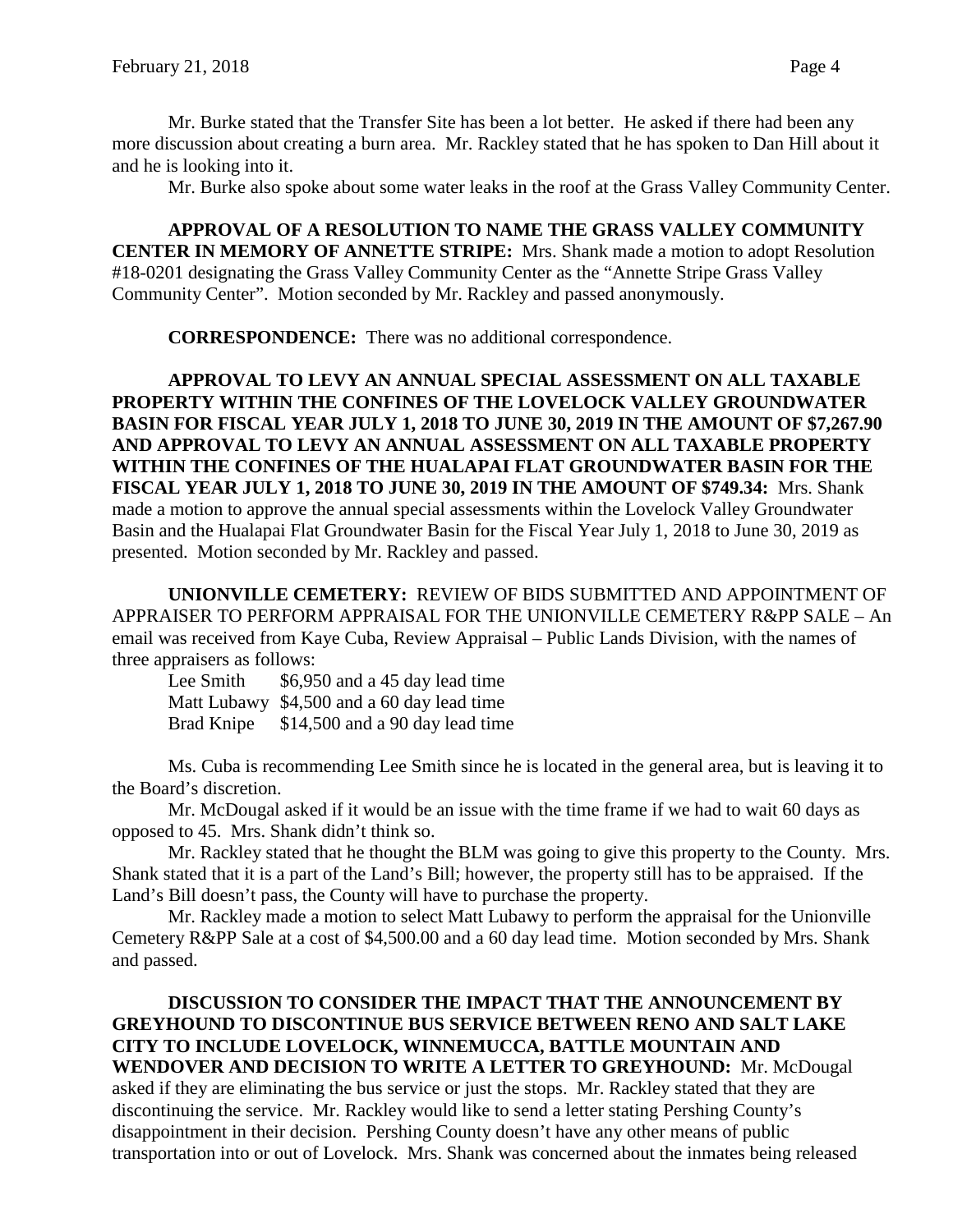from the Lovelock Correctional Center; however, when she called she was told they are being released in Carson City. Mrs. Shank also stated that the County uses Greyhound to transport indigent individuals out of town as well.

Carolyn Hultgren also stated that Pershing County has a large population of elderly people, some of which may not drive. John Heizer asked why Amtrak doesn't stop here. Mr. McDougal thought it was for the same reason Greyhound will no longer be stopping, lack of users.

Mr. Rackley made a motion to approve Pershing County sending a letter to Greyhound protesting and expressing our disappointment in their proposed change in service to Northern Nevada. Motion seconded by Mrs. Shank and passed.

Mrs. Hultgren suggested sending copies of the letter to our elected representatives.

The meeting recessed for a Litigation Meeting at 9:55 a.m. and reconvened at 10:05 a.m.

**REPORT FROM LEGAL COUNSEL:** Mr. Shields did not have anything to report.

**REPORT FROM ADMINISTRATIVE ASSISTANT:** Mrs. Wesner did not have anything to report.

### **UPDATE ON PERSHING COUNTY ECONOMIC DEVELOPMENT AND CONSERVATION ACT:** No report was given.

**ITEMS FOR FUTURE AGENDAS:** There was some discussion about the upcoming Joint City/County meeting. Mr. Rackley would like an agenda item to discuss the 911 Surcharge.

**MATTERS OF THE BOARD FOR DISCUSSION; BOARD MEMBER REPORTS; BOARD LIAISON REPORTS:** Mr. Shields stated that he was looking into the issue with the Community Center in Imlay and felt that whatever we have put in place for the Lovelock Community Center in terms of use and insurance, should apply to the other centers as well. He suggested meeting with the people in both Imlay and Grass Valley to discuss this further.

Mr. Rackley stated that there is an Airport Advisory Board meeting scheduled for tomorrow. The 911 Surcharge Committee met last week. In regards to the Recycling Center, they held a clean-up day that went very well. Mr. Rackley submitted the Recycle Grant online in the amount of \$6,550.00. The State TV Board meeting was held in Lovelock last month. Elko, Winnemucca and Lovelock are working on a cooperative MOU (memorandum of understanding).

Mrs. Shank did work with Ms. Martinez of the Public Defender's Office on the format of their monthly report. The Cemetery Board will be meeting in the middle of the month. She also spoke with Mr. Shields about installing some signs at the cemeteries concerning dogs, etc.

Mr. McDougal attended the Humboldt River Basin Water Authority meeting on February 9<sup>th</sup>. Next Monday is the WNDD (Western Nevada Development District) meeting in Fernley. Mr. McDougal also informed the Board that on Friday, March  $2<sup>nd</sup>$  he will be testifying in Battle Mountain before the Interim Legislative Committee on the impact of Public Lands to Pershing County.

**PUBLIC INPUT:** Mr. Rackley stated that an email was sent by Anna Kramer regarding Question 3 – The Energy Choice Initiative, which will come before voters in November.

**VOUCHERS:** Mrs. Shank made a motion to approve the vouchers with the exception of vouchers for Vendor #1720, Elva Johnson and Vendor #2333, Northern Nevada Gymkhana. Motion seconded by Mr. Rackley and passed.